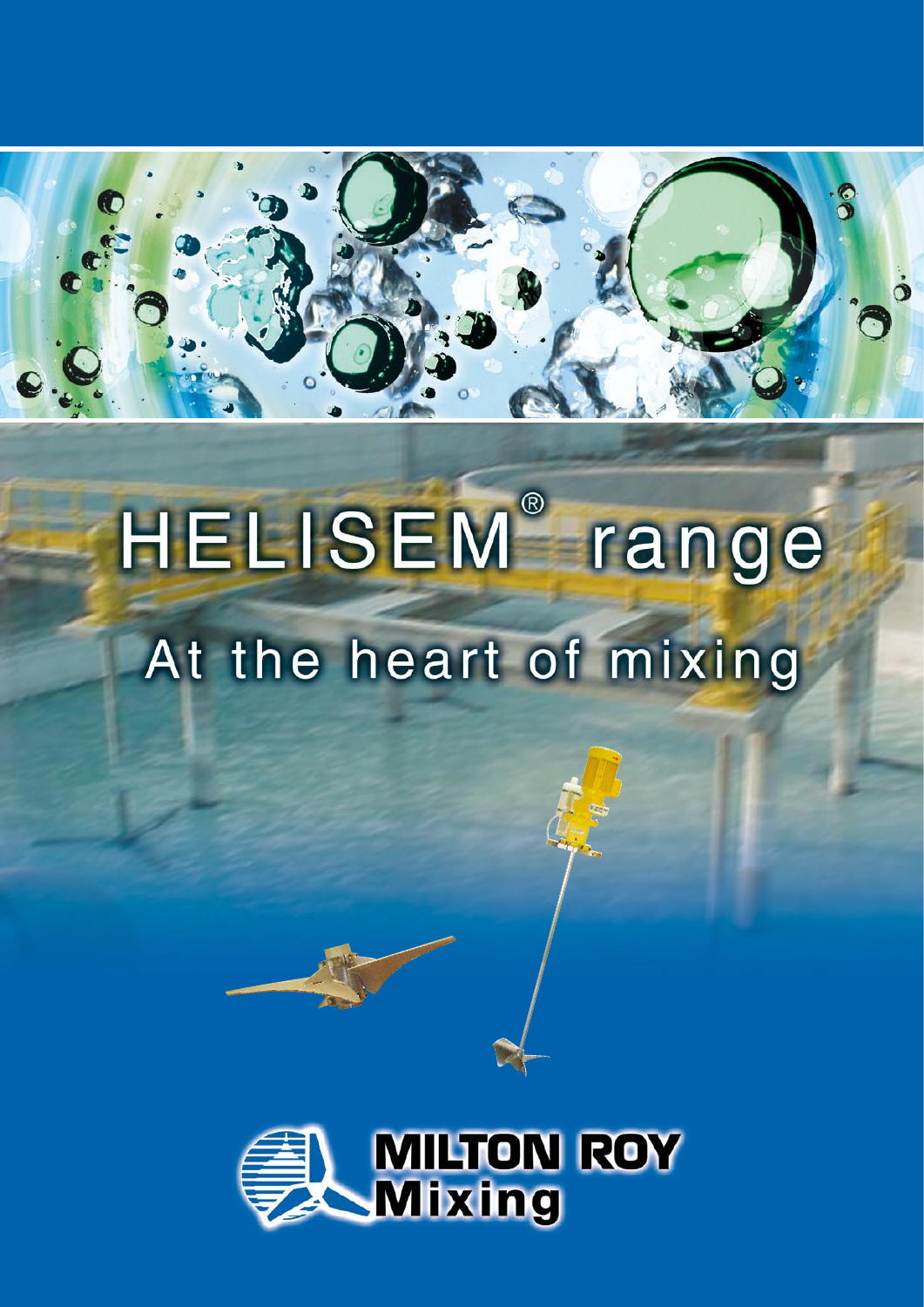## Q SEN  $\overline{\phantom{a}}$

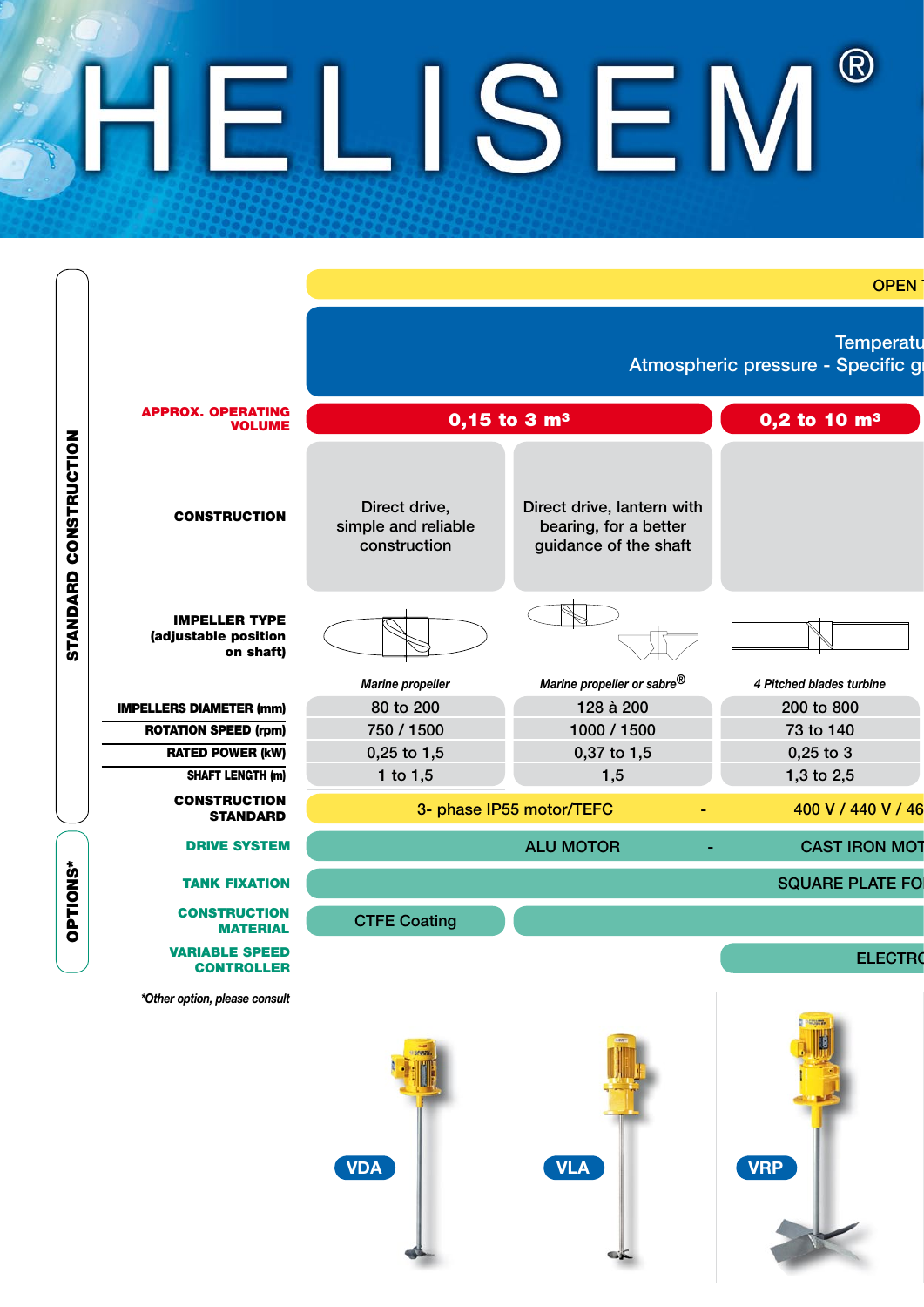## A range of mixers to cover all your needs